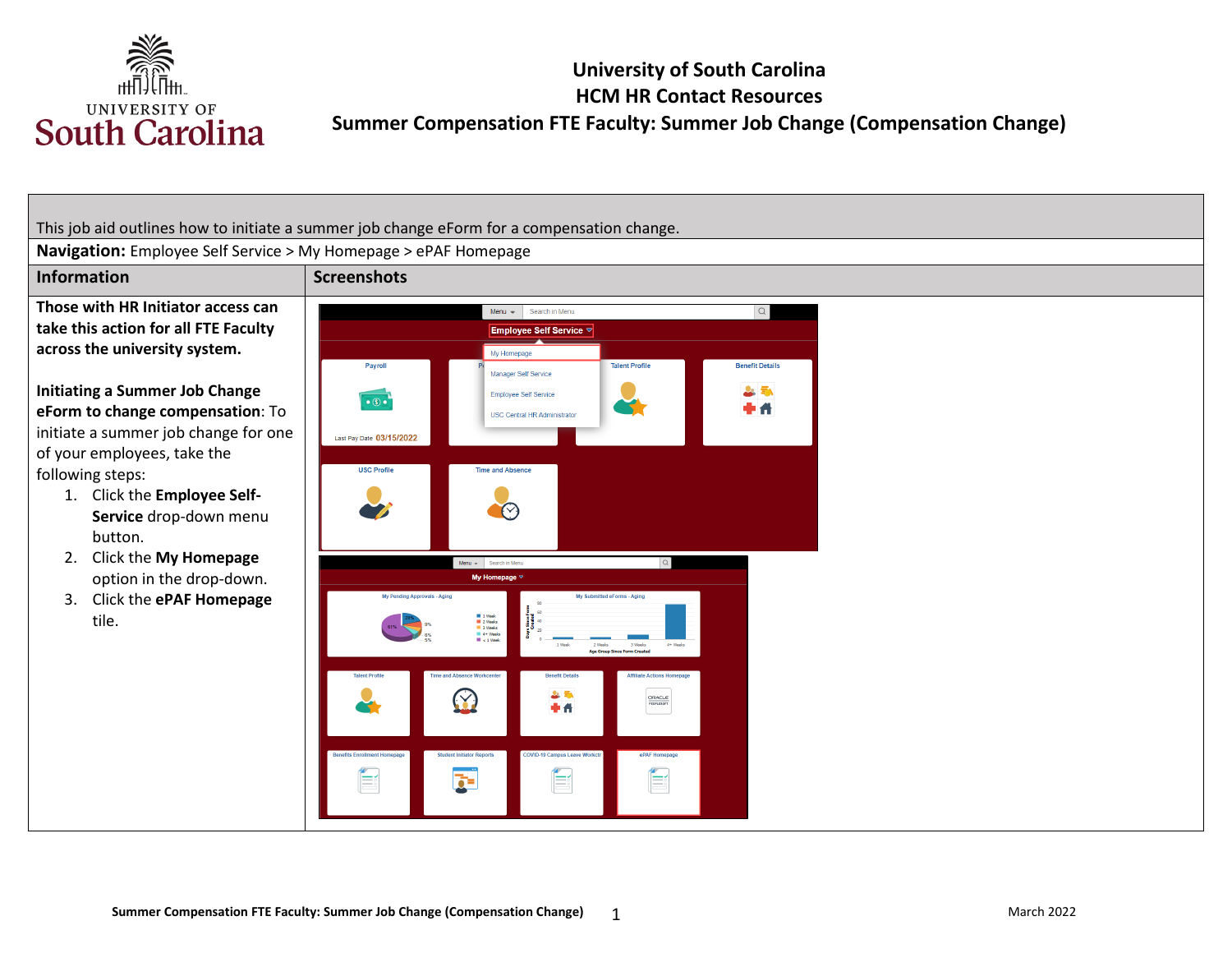

#### **University of South Carolina HCM HR Contact Resources Summer Compensation FTE Faculty: Summer Job Change (Compensation Change)**

| On the ePAF homepage enter your<br>employee's name or USC ID in the<br>Search for Person field, then click<br>the Search button.<br>The results that appear are referred<br>to as Search Cards. Determine the<br>appropriate Search Card by<br>reviewing the EMPL ID (aka USC ID),<br>EMPL record, Department, EMPL<br>Class, and other data presented.<br>Currently active summer hires will<br>appear with the Job Code of VSUM<br>Summer. | < My Homepage<br><b>Start a Personnel Action Form</b><br>Search for<br>B72528292<br>Person<br>Just<br>$\check{ }$<br>Search In<br>Clear<br>Search<br>Add a New Person<br><b>Act on Personnel Action Form</b><br><b>Started</b><br><b>7</b> Evaluate an EPAF eForm<br>6 Update an ePAF eForm<br><b>1</b> View an ePAF eForm<br>Manage Adjunct TFAC Benefits | <b>EPAF</b><br>Welcome to the University of South Carolina's Electronic Personnel Action Form (EPAF) Center. This is where you will manage HR/Payroll actions for employees.<br>To start a new form, enter a name or employee ID in the Search for Person omnibox, and hit the Search button. Use Just Search In to narrow down your search.<br>When you find the right person, click the down arrow, and choose the action you want to take. You'll be guided into the correct form.<br>Evaluate an ePAF eForm lists any ePAF forms waiting for your approval.<br>Update an ePAF eForm lets you make changes to a form and resubmit.<br>View an ePAF eForm shows you existing forms.<br>Manage Adjunct Faculty Benefits lists active employees enrolled in State insurance benefits.<br>Need help? Click here |                                                                                                                                                                                                                                      |
|----------------------------------------------------------------------------------------------------------------------------------------------------------------------------------------------------------------------------------------------------------------------------------------------------------------------------------------------------------------------------------------------------------------------------------------------|------------------------------------------------------------------------------------------------------------------------------------------------------------------------------------------------------------------------------------------------------------------------------------------------------------------------------------------------------------|----------------------------------------------------------------------------------------------------------------------------------------------------------------------------------------------------------------------------------------------------------------------------------------------------------------------------------------------------------------------------------------------------------------------------------------------------------------------------------------------------------------------------------------------------------------------------------------------------------------------------------------------------------------------------------------------------------------------------------------------------------------------------------------------------------------|--------------------------------------------------------------------------------------------------------------------------------------------------------------------------------------------------------------------------------------|
| On the appropriate active Summer<br>EMPL Record, click the Related<br><b>Actions Menu button.</b>                                                                                                                                                                                                                                                                                                                                            | <b>Current Employee</b><br>$\odot$<br><b>Current Employee</b><br>O                                                                                                                                                                                                                                                                                         | Empl ID B72528292<br>Empl Record 0<br>Department 150111 ACCOUNTING<br>Job Code UG76 Professor<br>Empl ID B72528292<br>Empl Record 2<br>Department 115000 ARNOLD SCHOOL OF PUBLIC HEALTH<br>Job Code VSUM Summer                                                                                                                                                                                                                                                                                                                                                                                                                                                                                                                                                                                                | Business Unit SCCOL USC Columbia<br>Job Indicator Primary Job<br>Empl Class FTE Full Time Equivalent<br>Faculty/Staff Faculty<br>Business Unit SCCOL USC Columbia<br>Job Indicator Secondary Job<br>Empl Class TFC Temporary Faculty |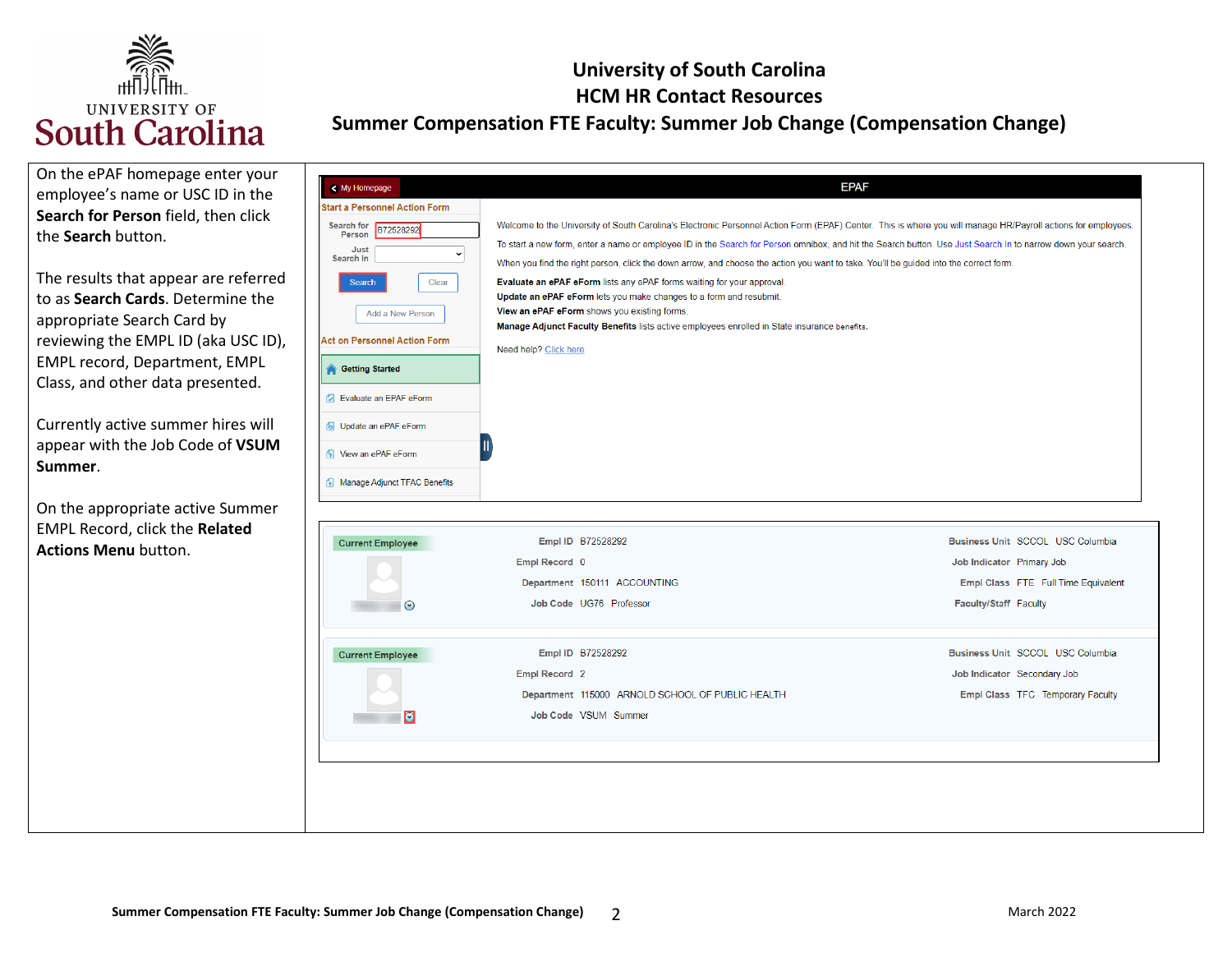

 the actions/eForms which the user has authority to initiate on this The **Related Actions Menu** shows all specific employee's EMPL record.

 used to to make changes to currently appointments. Note this option will The **Summer Job Change eForm** is active FTE faculty summer only appear in the **Related Actions Menu** for FTE Faculty EMPL records with **VSUM Summer** as the Job Code.

 From the Related Actions Menu, click the **Summer Job Change** option.

| <b>Current Employee</b>  | Actions<br>×                  | Empl ID B72528292                              |                              | Business Unit SCCOL USC Columbia        |
|--------------------------|-------------------------------|------------------------------------------------|------------------------------|-----------------------------------------|
|                          | <b>View Personal Data</b>     | I Record 0                                     | Job Indicator Primary Job    |                                         |
|                          |                               | partment 150111 ACCOUNTING                     |                              | Empl Class FTE Full Time Equivalent     |
| $\odot$                  | View Job Data                 | ob Code UG76 Professor                         | <b>Faculty/Staff Faculty</b> |                                         |
|                          | Separation/Retirement         |                                                |                              |                                         |
| <b>Current Employee</b>  | Leave w/out Pay               | Empl ID B72528292                              |                              | Business Unit SCCOL USC Columbia        |
|                          | <b>Account Funding Change</b> | Record <sub>2</sub>                            |                              | Job Indicator Secondary Job             |
| $\overline{\phantom{a}}$ |                               | Dartment 115000 ARNOLD SCHOOL OF PUBLIC HEALTH |                              | <b>Empl Class TFC Temporary Faculty</b> |
| $\bullet$                | Summer Job Change             | ob Code VSUM Summer                            |                              |                                         |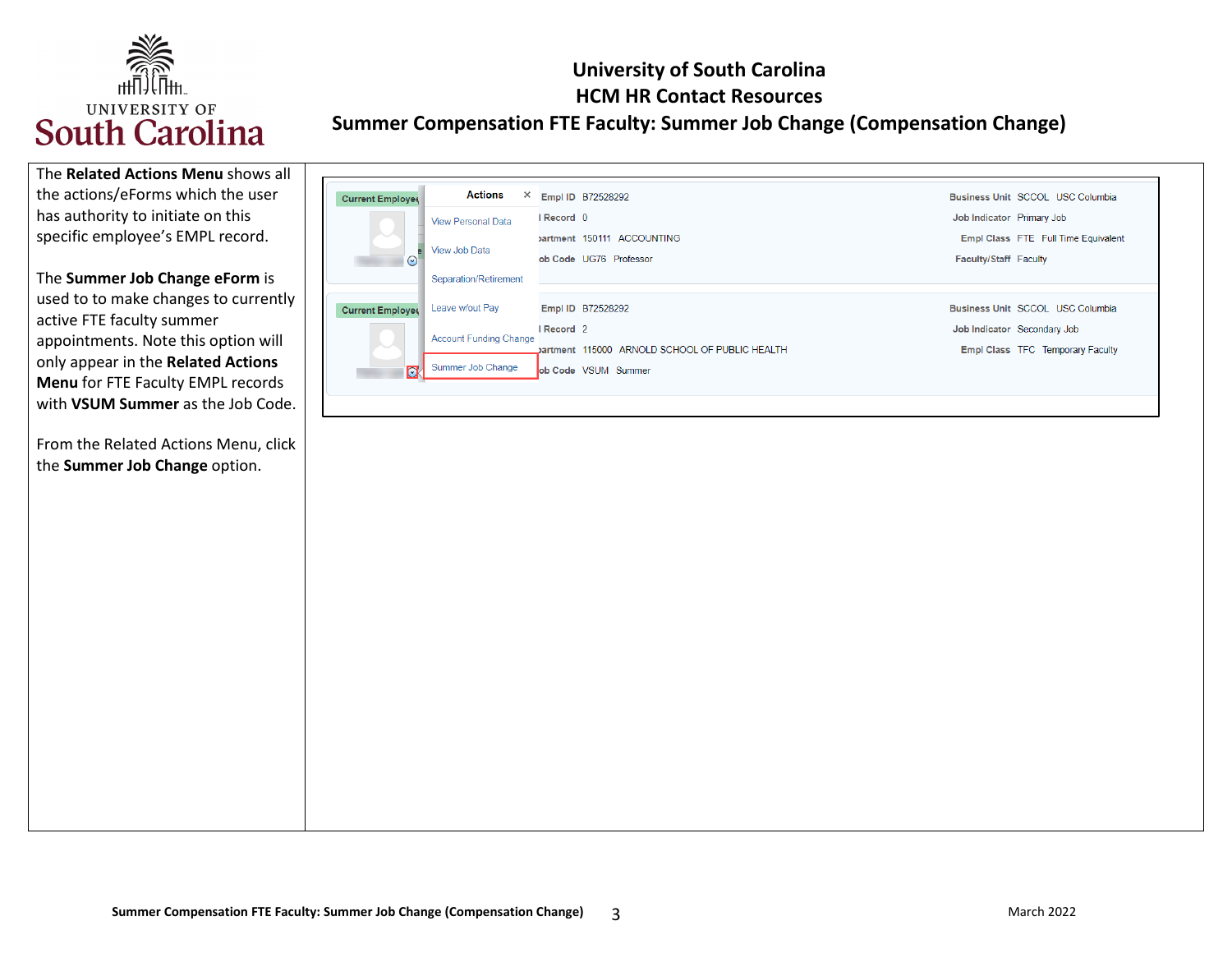

| <b>Completing the Summer Job Change</b><br>eForm:                                                                                                                                                                    | + Summer Job Change : Job Change                                                                                                                                           | Form ID 396182                                                   |
|----------------------------------------------------------------------------------------------------------------------------------------------------------------------------------------------------------------------|----------------------------------------------------------------------------------------------------------------------------------------------------------------------------|------------------------------------------------------------------|
| Enter the <b>Effective Date</b> of<br>1.<br>the compensation change.                                                                                                                                                 | <b>Personal Data</b>                                                                                                                                                       | Current Values    4 <br>Yes<br><b>Highlights Enabled:</b>        |
| a. Compensation<br>changes must occur<br>on the 1 <sup>st</sup> or 16 <sup>th</sup> of<br>the month.                                                                                                                 | Empl ID B72528292<br><b>Employee Name</b><br>Primary Comp Rate Code SC9<br>Primary Job Daily Rate 1156.974000<br><b>Effective Dates</b>                                    | Empl Record 2                                                    |
| 2. Click the Reason Code drop-<br>down menu button and<br>select Compensation Data.                                                                                                                                  | "Effective Date 6/16/2022<br>曲<br>*Expected Job End Date 17/22/2022<br>Action DTA Data Change<br>*Reason<br>Year<br><b>Compensation Data</b><br><b>Correction:End Date</b> | Last Hire Date 5/16/2022<br>Original Expected End Date 7/22/2022 |
| Summer Job Change Reasons listed                                                                                                                                                                                     | IncreaseDecrease in Work Hours<br><b>Supervisor Change</b>                                                                                                                 |                                                                  |
| below. eForms can only have one                                                                                                                                                                                      | <b>Job Data Changes</b>                                                                                                                                                    |                                                                  |
| Reason selected.                                                                                                                                                                                                     | Business Unit SCCOL USC Columbia                                                                                                                                           | Department 115000 ARNOLD SCHOOL OF PUBLIC HEALTH                 |
| <b>Compensation Data</b> - the<br>$\bullet$                                                                                                                                                                          | Location Code 008B Harper-Elliot College Acad Are                                                                                                                          | *Supervisor ID P03925930<br>Q Joseph Staton                      |
| salary needs to increase or                                                                                                                                                                                          | *Compensation Rate 34000.000000                                                                                                                                            |                                                                  |
| decrease.                                                                                                                                                                                                            | Comp Rate Code SUMINS Summer Instruction Contract                                                                                                                          | Pay Group SIC SUMMER INSTRUCTION CURRENT                         |
| <b>Correction End Date - the</b><br>job end-date has changed<br>and needs to extend or end<br>earlier than initially<br>submitted.<br><b>Supervisor Change - the</b><br>supervisor of record needs to<br>be changed. | Base salary 225610.00                                                                                                                                                      |                                                                  |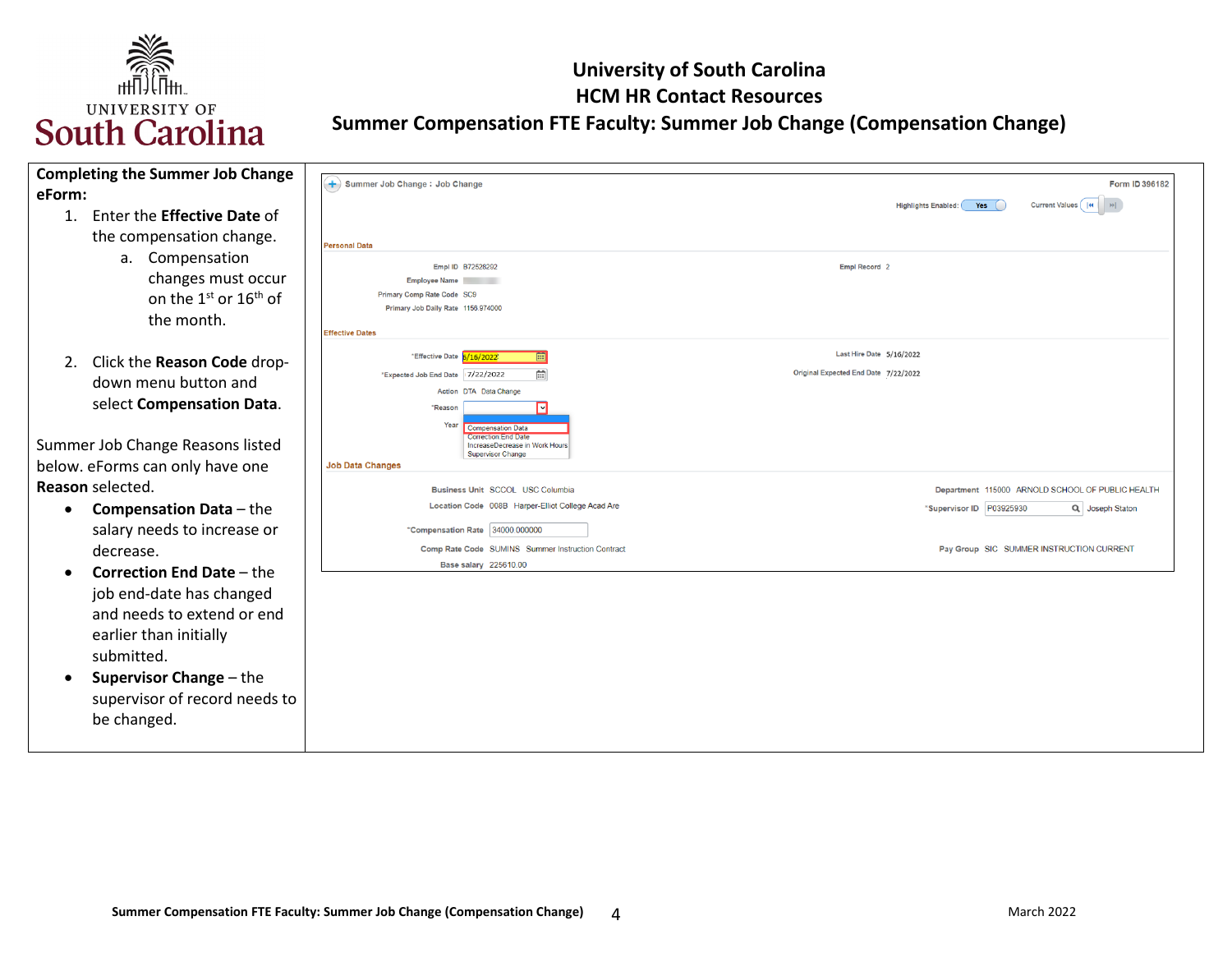

| 3. | Enter the new |                                   | <b>Job Data Changes</b>                   |                                                      |                 |                        |          |                                                        |                                                                              |                     |                    |                           |       |
|----|---------------|-----------------------------------|-------------------------------------------|------------------------------------------------------|-----------------|------------------------|----------|--------------------------------------------------------|------------------------------------------------------------------------------|---------------------|--------------------|---------------------------|-------|
|    |               | <b>Compensation Rate for this</b> |                                           | Business Unit SCCOL USC Columbia                     |                 |                        |          |                                                        |                                                                              |                     |                    |                           |       |
|    | summer job.   |                                   |                                           | Location Code 008B Harper-Elliot College Acad Are    |                 |                        |          |                                                        | Department 115000 ARNOLD SCHOOL OF PUBLIC HEALTH<br>*Supervisor ID P03925930 |                     | Q Joseph Staton    |                           |       |
|    | a.            | The new rate cannot               |                                           | *Compensation Rate 42050.000000                      |                 |                        |          |                                                        |                                                                              |                     |                    |                           |       |
|    |               | exceed the                        |                                           | Comp Rate Code SUMINS Summer Instruction Contract    |                 |                        |          |                                                        | Pay Group SIC SUMMER INSTRUCTION CURRENT                                     |                     |                    |                           |       |
|    |               |                                   |                                           | <b>Base salary 225610.00</b>                         |                 |                        |          |                                                        |                                                                              |                     |                    |                           |       |
|    |               | <b>Compensation Limit</b>         | <b>Summer Instruction</b>                 |                                                      |                 |                        |          |                                                        |                                                                              |                     |                    |                           |       |
|    |               | listed on the eForm.              |                                           | <b>Summer Session Code Z1</b>                        |                 |                        |          |                                                        |                                                                              |                     |                    |                           |       |
|    | b.            | The new rate also                 |                                           |                                                      |                 |                        |          |                                                        | Credit Hours 3.00                                                            |                     |                    |                           |       |
|    |               | cannot exceed the                 |                                           | Course # 5b<br>Standard Hours 10.00                  |                 |                        |          |                                                        |                                                                              |                     |                    |                           |       |
|    |               | <b>Compensation Limit</b>         |                                           | Compensation Limit (33% of Base Salary) 76368.985000 |                 |                        |          |                                                        |                                                                              |                     |                    |                           |       |
|    |               | listed on the eForm               | <b>Other Summer Jobs and Compensation</b> |                                                      |                 |                        |          |                                                        |                                                                              |                     |                    |                           |       |
|    |               | when combined with                |                                           |                                                      |                 |                        |          |                                                        |                                                                              |                     |                    |                           |       |
|    |               | other summer jobs.                | <b>Effective Date C</b>                   | <b>Expected Job End Date C</b>                       | Year $\diamond$ | Empl Record $\Diamond$ |          | Compensation Rate $\Diamond$ Comp Rate Code $\Diamond$ | <b>Summer Session Code ©</b>                                                 | Course # $\diamond$ | Form ID $\Diamond$ | Form Status/Empl Status © | 1 row |
|    |               |                                   |                                           |                                                      |                 | $\mathbf 0$            | 0.000000 |                                                        |                                                                              |                     |                    |                           |       |
|    |               |                                   |                                           |                                                      |                 |                        |          |                                                        |                                                                              |                     |                    |                           |       |
|    |               |                                   | <b>Total Compensation</b>                 |                                                      |                 |                        |          |                                                        |                                                                              |                     |                    |                           |       |
|    |               |                                   |                                           | Summer Total Compensation 42050.00                   |                 |                        |          |                                                        |                                                                              |                     |                    |                           |       |
|    |               |                                   |                                           |                                                      |                 |                        |          |                                                        |                                                                              |                     |                    |                           |       |
|    |               |                                   |                                           |                                                      |                 |                        |          |                                                        |                                                                              |                     |                    |                           |       |
|    |               |                                   |                                           |                                                      |                 |                        |          |                                                        |                                                                              |                     |                    |                           |       |
|    |               |                                   |                                           |                                                      |                 |                        |          |                                                        |                                                                              |                     |                    |                           |       |
|    |               |                                   |                                           |                                                      |                 |                        |          |                                                        |                                                                              |                     |                    |                           |       |
|    |               |                                   |                                           |                                                      |                 |                        |          |                                                        |                                                                              |                     |                    |                           |       |
|    |               |                                   |                                           |                                                      |                 |                        |          |                                                        |                                                                              |                     |                    |                           |       |
|    |               |                                   |                                           |                                                      |                 |                        |          |                                                        |                                                                              |                     |                    |                           |       |
|    |               |                                   |                                           |                                                      |                 |                        |          |                                                        |                                                                              |                     |                    |                           |       |
|    |               |                                   |                                           |                                                      |                 |                        |          |                                                        |                                                                              |                     |                    |                           |       |